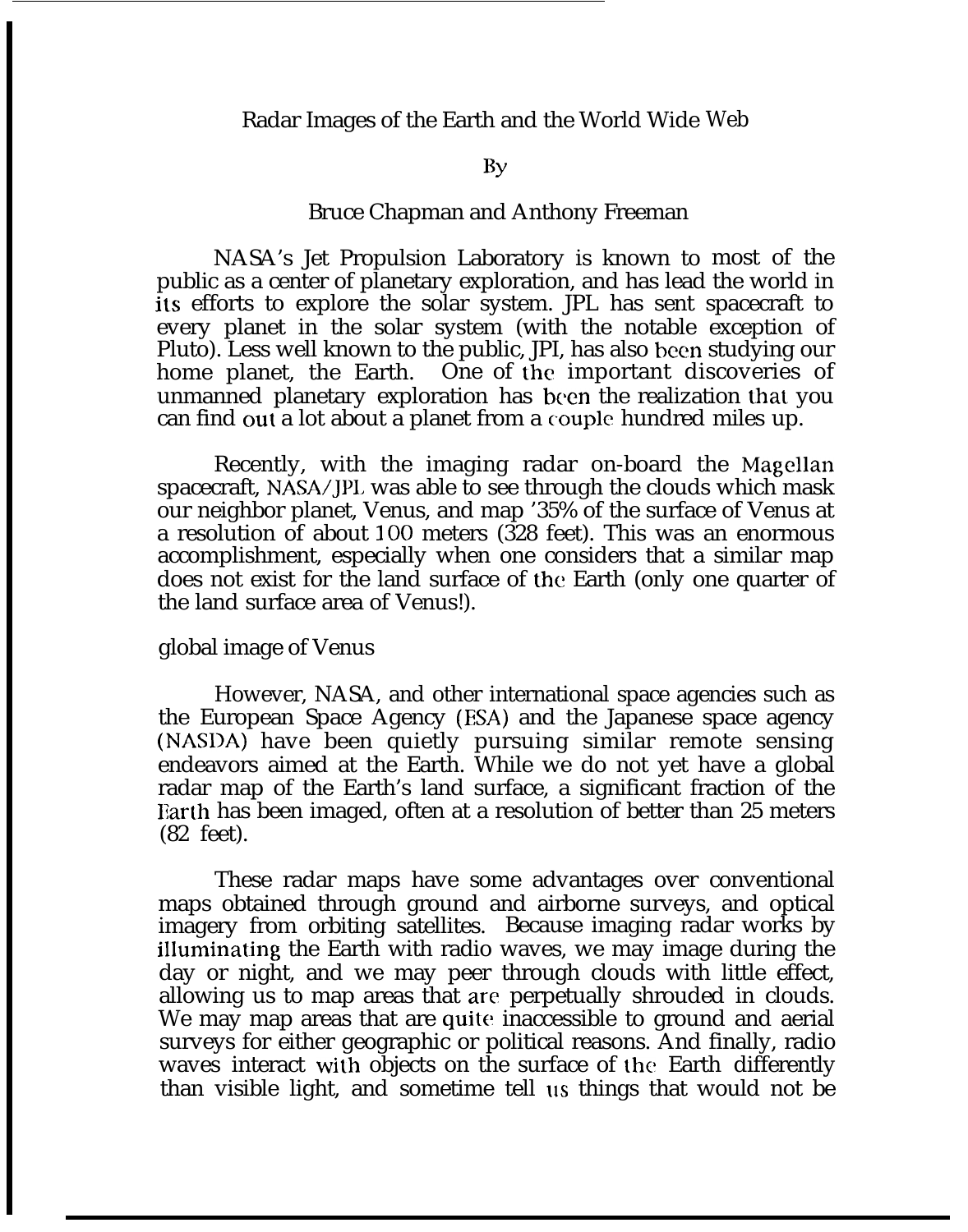image data of: topography or height contours, small-scale change in topography, the motion and thickness of sea ice in the Arctic, the length and direction of ocean waves, surface current speed in the ocean, snow cover properties, vegetation type and biomass content, moisture levels in soil and surface roughness. In the future, this research will make it easy for people around' the world to usc imaging radar data. in the meantime, the radar images still provide a great deal of information.

Pasadena perspective view new long valley comparison image

Everyone has probably heard of NASA's efforts to spin off technology to the private sector (Teflon is the famous example). In the case of imaging radar technology, j t is maps and images that NASA and JP1, are spinning off. The NASA/JPl, Imaging Radar Home Page has recently been put on the World Wide Web (WWW). The WWW is part of the internet that may be navigated with powerful software such as Mosaic and Netscape. If you don 't currently have access to the WWW, you may want to make a trip to your local bookstore or library. There, you will probably find several references on procedures for gaining access to the internet and the World Wide Web.

If you do have access to the WWW, the NASA/JPI, Imaging Radar IIome Page is located at the following "IJRL" :

http: //southport.jpl.nasa. gov/

screen dump of the imaging radar home page

The imaging radar home page is geared to three audiences: scientific and commercial investigators of imaging radar data, educators looking for innovative teach ing tools, and the general internet community. Scientific and commercial investigators may access the home page to find out about availability of data at specific areas; for instructions on obtaining software for analyzing radar data; for on-line access to low resolution data products (advantages: no waiting for data to be sent through the mail; reduce likelihood of getting the wrong data; users may "browse" through data products);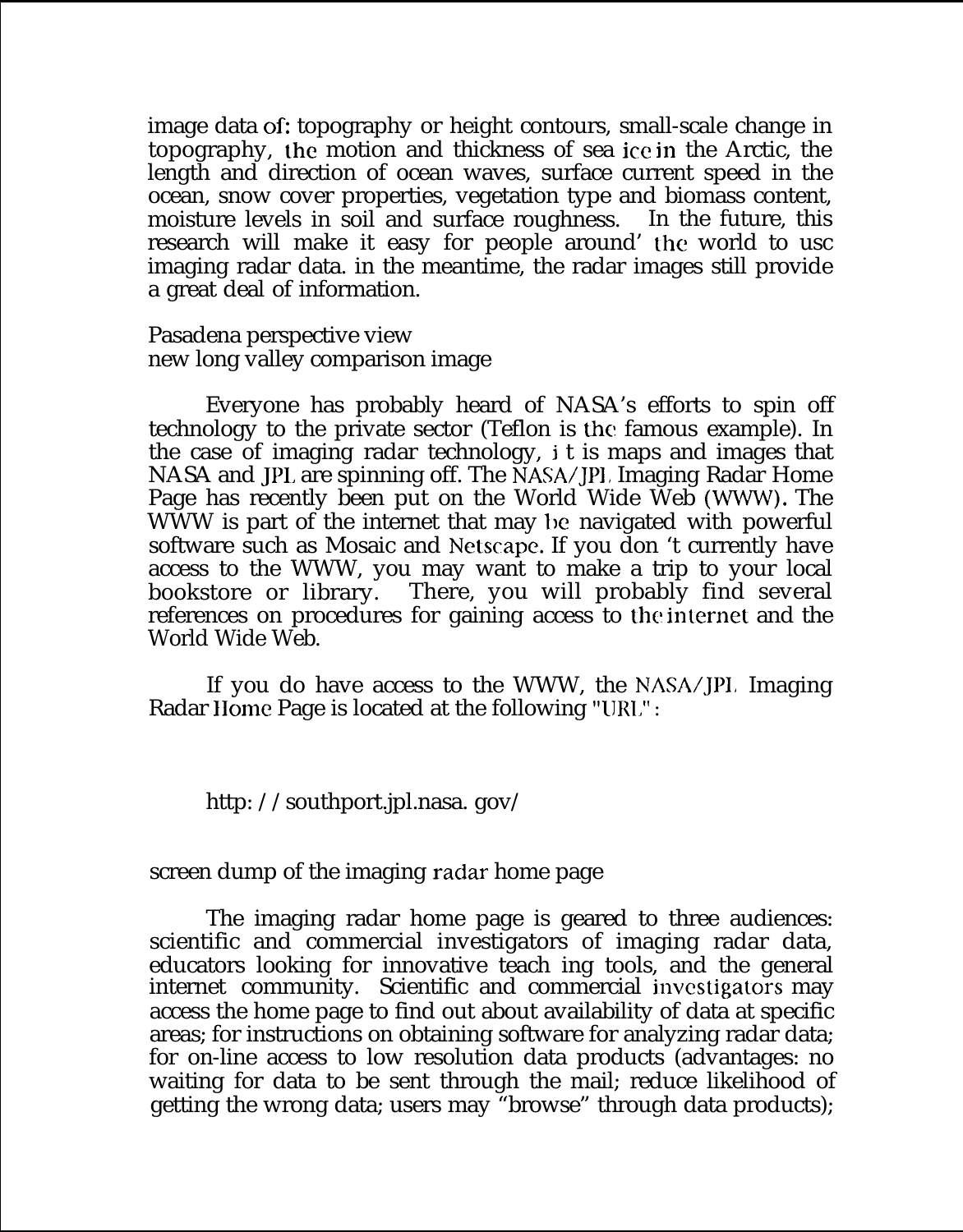and for communication to users of radar data through a bulletin board.

first page of sir-ted teachers guide

Educators may find a link to on-line educational CD-ROMS written both before and after the launch of SIR-C courtesy of the Educational Resources Information Center (AskEric ) with high school level teaching guides, software tools, interact ive activities, and suggested problems for students to solve. Instructions are also given on obtaining the CD-ROMs through the mail, along with example student activities, and forthcoming materials. The general internet community may find radar images of their home town; 3-D animations of flights through Death Valley, the Galapagos Islands, and an erupting volcano in Kamchatka, Russia; 3-D perspective views of Pasadena, California and Mt. Pinatubo, Philippines; Anaglyphs of Mt. Everest (which require 3-D glasses); and contour maps of Mammoth Mountain, California. Clearly, each of the three target audiences will have overlapping interests in the materials. At the imaging radar home page, users will be able to find out the answers to questions such as : How can I get data? How can 1 get data over my site? How can I get data over my site when I want it? How do I handle the data when I get it?

These are difficult questions to answer. Each user has different requirements for coverage and different levels of expertise in handling radar image data. The NASA/JPI, Imaging Radar Home Page site on the World Wide Web was set up to try to answer some of these questions. The NASA/JPL imaging radar home page potentially makes radar data available to a vastly larger audience than before.

The most immediate needs are to direct users of the home page to the resources that they desire to obtain, set up sample data sets, and indicate to users the potential usefulness of this information server. The long term objective is to provide a location where radar remote sensing data can be obtained easily over the internet, along with educational resources to broaden the commu nit y that may use the data. A typical future user could access the home page, click on a map of the world, and find, on-line, radar images from that site from a variety of instruments, and in a variety of data presentations.

screen dump of EDC coverage map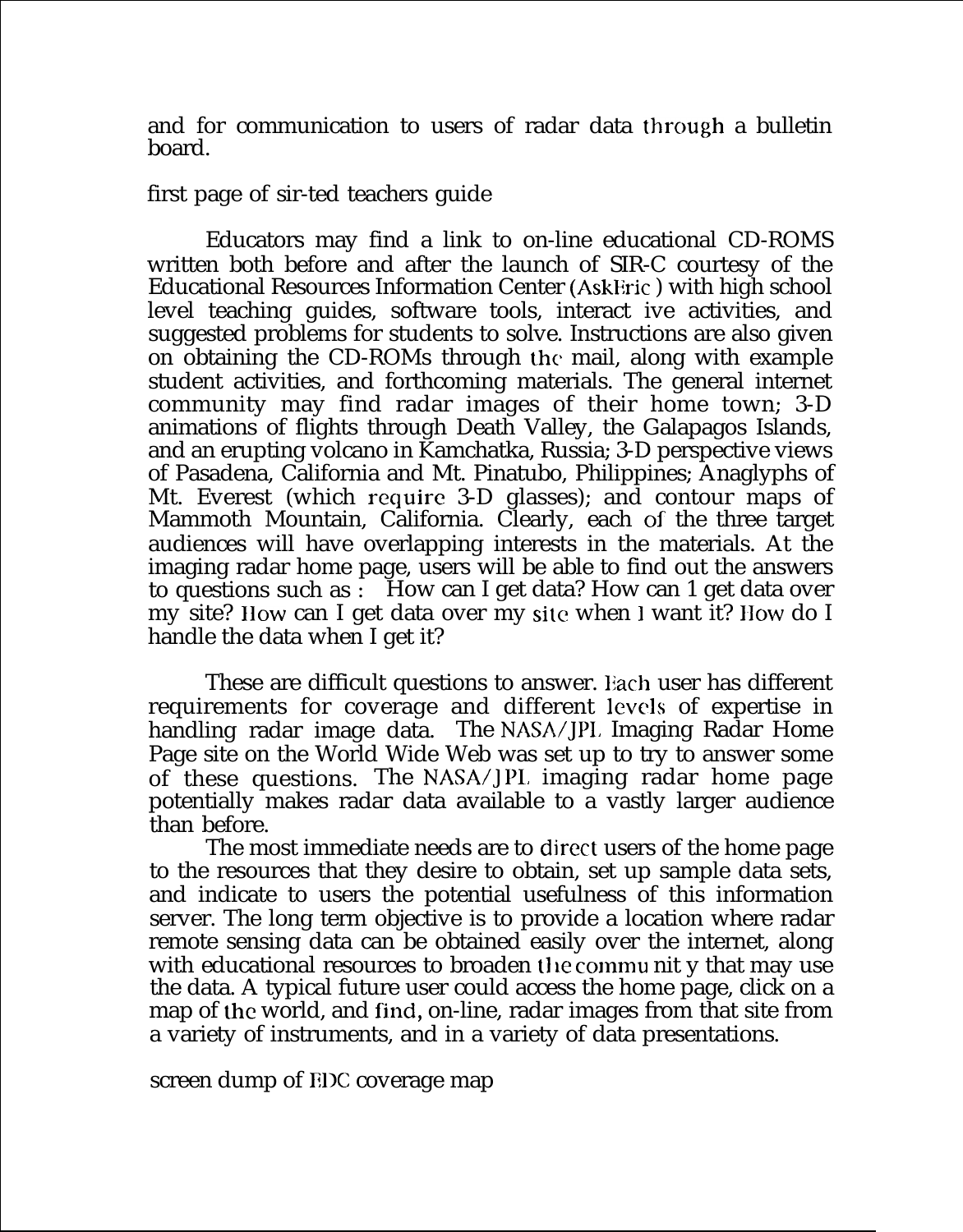For years NASA/JPL projects have stirred the imagination of countless millions around the world. The Earth remote sensing endeavors being led by JPI, can similarly strike a chord with the public, if given the exposure that the planetary data has been given. Using the internet to disseminate the images provides an unprecedented window through which the public can see the Earth from space.

The work described here was carried out by the Jet Propulsion Laboratory, California Institute of Technology, under a contract with the National Aeronautics and Space Administration